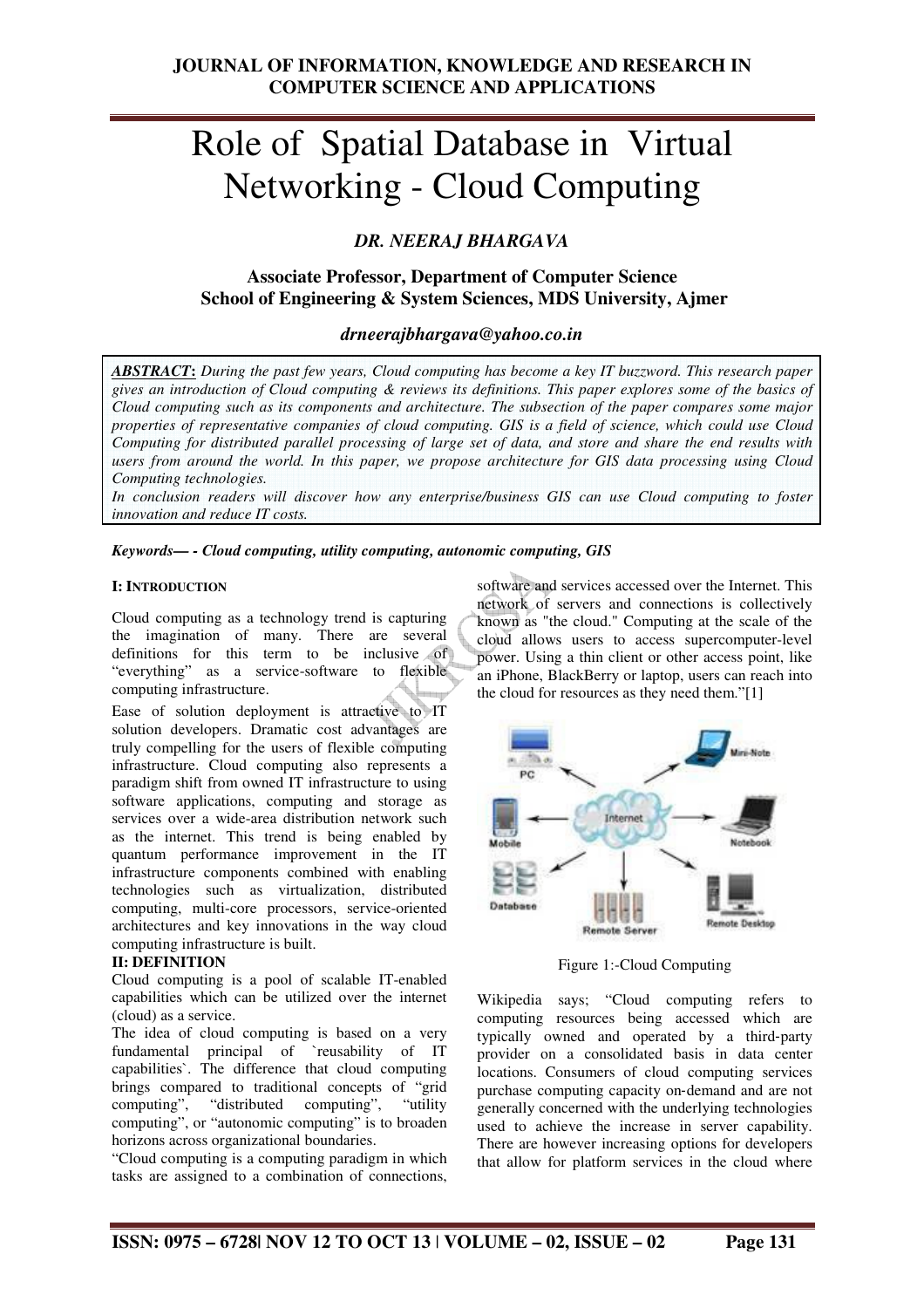developers do care about the underlying technology."[2]

Though many cloud computing architectures and deployments are powered by grids, based on autonomic characteristics and consumed on the basis of utilities billing, the concept of a cloud is fairly distinct and complementary to the concepts of grid, SaaS, Utility Computing etc. In theory, cloud computing promises availability of all required hardware, software, platform, applications, infrastructure and storage with an ownership of just an internet connection.

It is called cloud computing because the data and application exist on a "Cloud" of Web server.

GIS applications are generally both compute and data intensive in nature. GIS technology has been around for decades. These mature technologies are increasingly using geospatial and non-spatial data. Advance data collection technologies have facilitated large amounts of rich data to be collected at diverse data sources. In time, size of these data would grow to be large enough to restrict any single organization to maintain and handle these data. In addition, GIS functions and services that operate on these data are geographically and logically distributed due to the source of data, location of computing facilities and organizations. The spatial analysis on large amount of data is complex and computationally intensive.



Fig 2: GIS Applications using Cloud computing infrastructure

#### **III: Clouds in Existence Today**

1. Amazon External Internet Cloud:

- Simple Storage Service(S3)-
	- \$0.15c/month per a gig
- Elastic Computing Cloud(EC2)- Pay per use via on demand
- VMs- \$0.10 VM instance/hour
- 2. Google's Proprietary Internal Cloud
- Estimated to harness 100,000's of servers.

 Google is also said to be preparing to offer an external storage cloud.

3. IBM "Blue Cloud" offering for Enterprise

 Data Center Cloud Creation: Combines data-intensive Grid Virtualization (via

IBM offering), and Elastic Computing (via Tivoli).

## **Other examples of Cloud Computing:**

|                                                    |                                                                            |                                        | o                                                                                 |                                                         |
|----------------------------------------------------|----------------------------------------------------------------------------|----------------------------------------|-----------------------------------------------------------------------------------|---------------------------------------------------------|
| <b>System</b>                                      | Amazon<br><b>Elastic</b>                                                   | Google<br><b>App Engine</b>            | <b>Microsoft</b><br><b>Live Mesh</b>                                              | (Sun Grid)                                              |
| <b>Property</b>                                    | Compute<br><b>Cloud</b>                                                    |                                        |                                                                                   |                                                         |
|                                                    | (EC2)                                                                      |                                        |                                                                                   |                                                         |
| Focus                                              | Infra-<br>structure                                                        | Platform                               | Infrastructure                                                                    | Infrastructure                                          |
| Service Type                                       | Compute,<br>Storage<br>(Amazon<br>S3)                                      | Application<br>Container               | OS level                                                                          | Compute                                                 |
| Virtualization                                     | OS Level<br>running<br>on a Xen<br>hypervisor                              | Application<br>Container               | OS level                                                                          | Job<br>management<br>system (Sun<br>Grid Engine)        |
| Dynamic<br>Negotiation<br>of<br>OoS<br>Para-meters | None                                                                       | None                                   | None                                                                              | None                                                    |
| <b>User Access</b><br>Interface                    | Amazon<br>EC2<br>Command-<br>line<br>Tools                                 | Web-based<br>Administration<br>Console | Web-based<br>Live Desktop<br>and any<br>devices<br>with Live<br>Mesh<br>installed | Job<br>submission<br>scripts, Sun<br>Grid Web<br>Portal |
| Web APIs                                           | Yes                                                                        | Yes                                    | Unknown                                                                           | Yes                                                     |
| Value-added<br>Service<br>Providers                | Yes                                                                        | N <sub>o</sub>                         | N <sub>0</sub>                                                                    | Yes                                                     |
| Programming<br>Frame-work                          | Customiz-<br>able<br>Linux-<br>based<br>Amazon<br>Machine<br>Image<br>(AMI | Python                                 | Not<br>applicable                                                                 | Solaris OS,<br>Java, C.<br>$C_{++}$<br><b>FORTRAN</b>   |

Table 1: Comparisons of some representative of Cloud Platform

## **IV: COMPONENTS OF A CLOUD**

There are different clouds present in the computing space today which could be classified into the following components:

## **Infrastructure:**

Cloud Infrastructure is the concept of providing `hardware as a service` i.e. shared/reusable hardware for a specific time of service. Example includes virtualization, grid computing, and para virtualization. This service helps reduce maintenance and usability costs, considering the need for infrastructure management & upgrade

## **Storage:**

Cloud Storage is the concept of separating data from processing and storing in a remote place. Cloud Storage also includes database services. Examples are Google's BigTable, Amazon's Simple DB etc.

#### **Platform:**

A Cloud Platform is a service for application deployment and managing the required hardware & software needs. This could be a single service platform or a solution stack. Examples include Web application frameworks, Web hosting etc.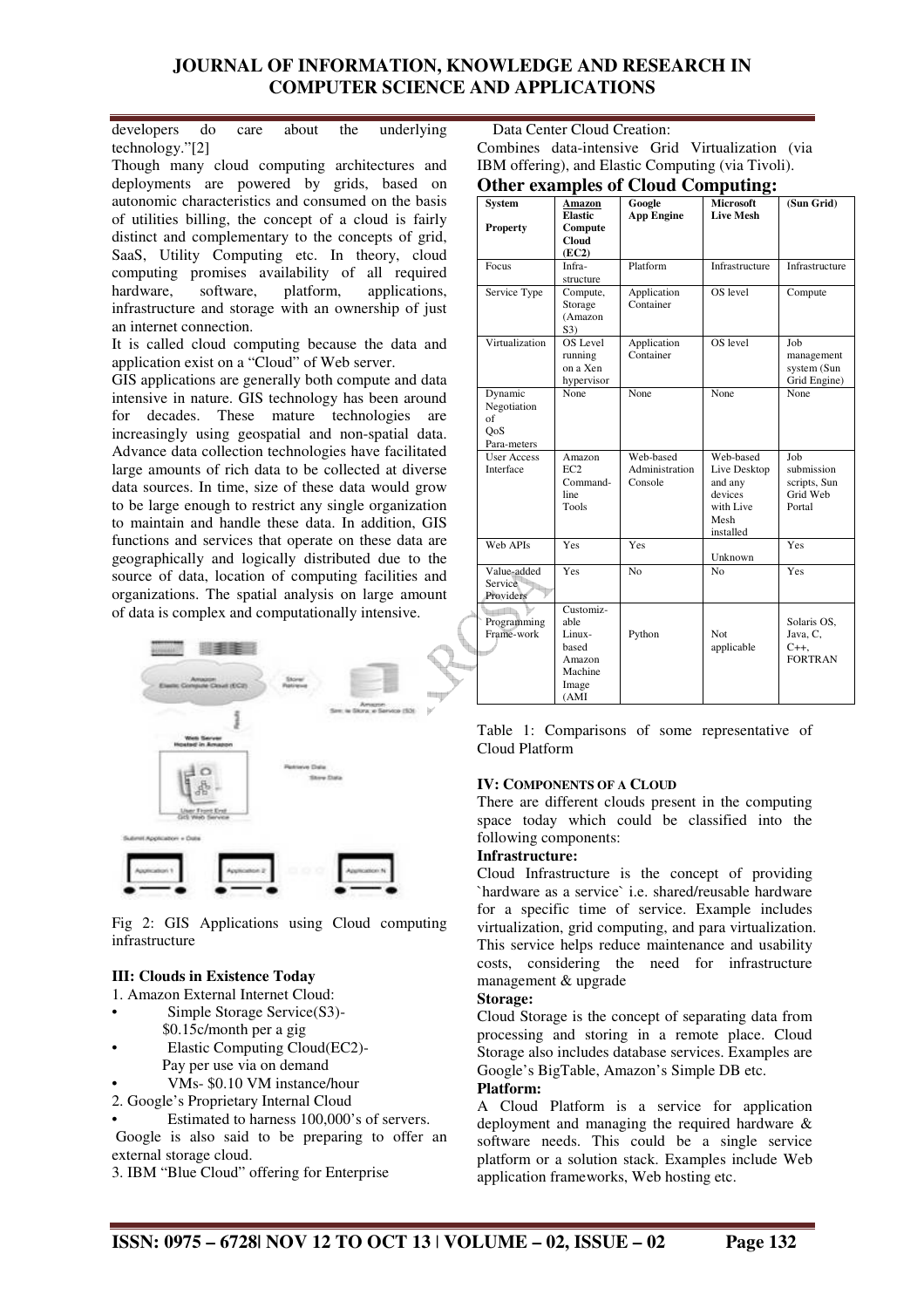| <b>SETI</b> | Forums   | <b>Bit</b>     | Blog-   | <b>Skype</b> |
|-------------|----------|----------------|---------|--------------|
|             |          | <b>Torrent</b> | space   |              |
| Web site    | Groove   | Salesforce     | Linkdln | <b>VPS</b>   |
| Hosting     |          |                |         |              |
| Secondlife  | FaceBook | YouTube        | Yahoo   | Qualys       |

Table 2: Cloud computing Platform

#### **Application:**

A Cloud Application is an offering of software architecture that eliminates the need to install, run and maintain an application at the user's desktop/device. A cloud application eliminates the cost/resources required to maintain and/or support applications.

#### **Services:**

A Cloud Service is an independent piece of software which can be used in conjunction with other services to achieve an interoperable machine-to-machine interaction over the network. Examples include Amazon's Simple Queue Service, Google maps, Amazon's flexible payment service etc.



Fig 3: Components of a Cloud.

#### **Client:**

Cloud Client is a requester software or hardware device which tries to utilize cloud computing services over the network. The client device could be a Web browser, PC, laptop or mobile etc.

#### **V: CLOUD COMPUTING ARCHITECTURE**

Cloud computing system, can be divided into two sections: the front end and the back end. They connect to each other through a network, usually the Internet[3] . The front end is the side the computer user, or client, sees. The back end is the "cloud" section of the system.

The front end includes the client's computer (or computer network) and the application required to access the cloud computing system. Not all cloud computing systems have the same user interface. Services like Web-based e-mail programs leverage existing Web browsers like Internet Explorer or Firefox. Other systems have unique applications that provide network access to clients.





On the back end of the system are the various computers, servers and data storage systems that create the "cloud" of computing services. In theory, a cloud computing system could include practically any computer program you can imagine, from data processing to video games. Usually, each application will have its own dedicated server.

A central server administers the system, monitoring traffic and client demands to ensure everything runs smoothly. It follows a set of rules called protocols and uses a special kind of software called middleware. Middleware allows networked computers to communicate with each other.

If a cloud computing company has a lot of clients, there's likely to be a high demand for a lot of storage space. Some companies require hundreds of digital storage devices. Cloud computing systems need at least twice the number of storage devices it requires to keep all its clients' information stored. That's because these devices, like all computers, occasionally break down. A cloud computing system must make a copy of all its clients' information and store it on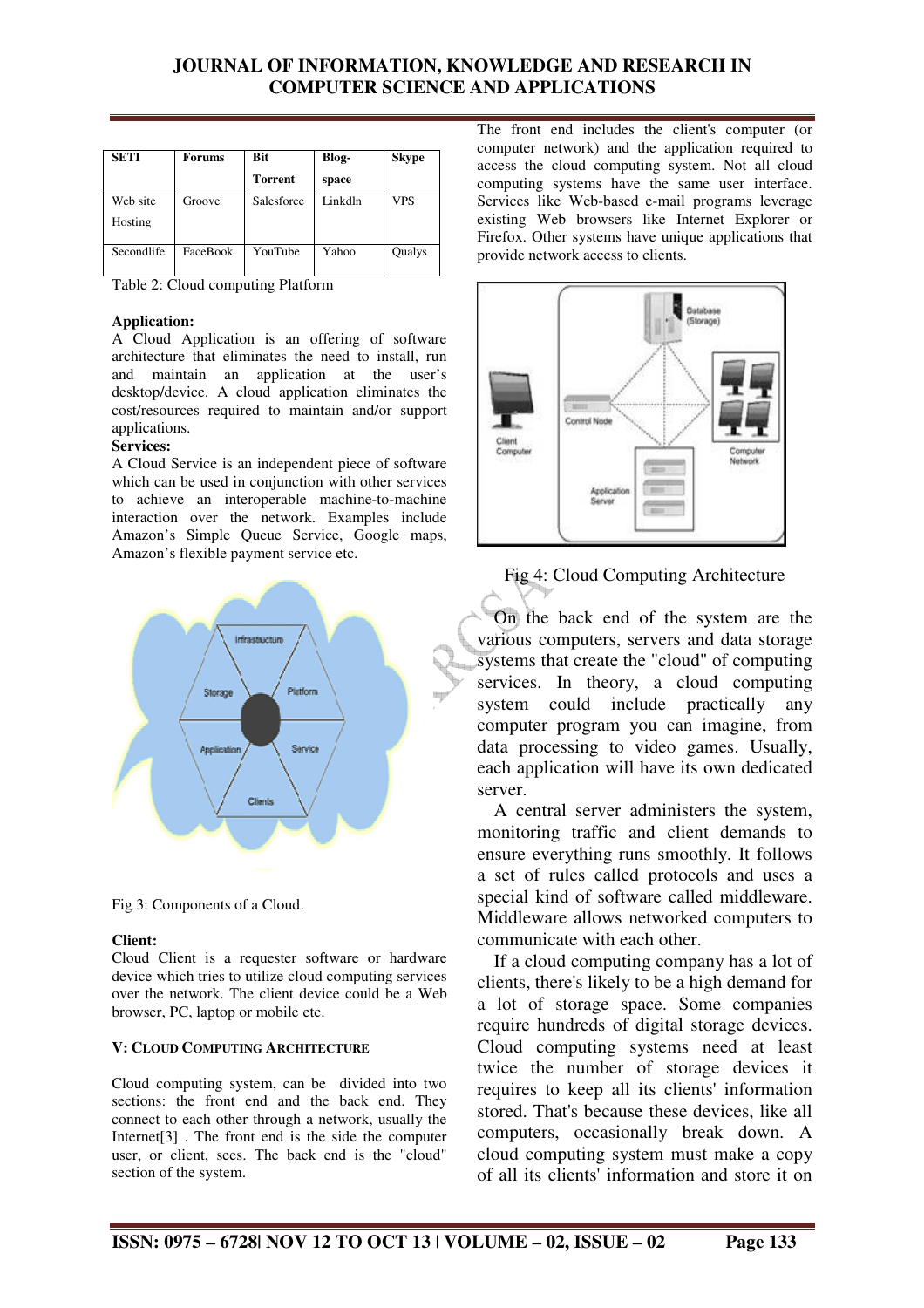other devices. The copies enable the central server to access backup machines to retrieve data that otherwise would be unreachable. Making copies of data as a backup is called redundancy.

Cloud computing has increases profitability by improving resource utilization. Costs are driven down by delivering appropriate resources only for the time those resources are needed [14].

GIS applications running on user's end submit application and data to the front-end web-service. This web service in turn using a suitable middleware to distributed the application tasks to virtualized nodes. This distribution of tasks enabled parallel processing of user tasks. Similarly, for the large amount of data, the web-service can directly use Amazon S3 API to store the data in the S3. When the analysis is being performed on Amazon EC2, data stored in S3 can be retrieved at real-time and processed. The results obtained after computation and analysis can also be stored in S3 for future reference. The users can then be notified asynchronously about the availability of the results.

Cloud based GIS application execution and analysis has several advantages over traditional approaches, as listed in Table 3

| <b>Parameters</b>             | <b>Traditional</b>                                                                                 | <b>Cloud</b><br><b>Using</b>                                                                                                                    |
|-------------------------------|----------------------------------------------------------------------------------------------------|-------------------------------------------------------------------------------------------------------------------------------------------------|
|                               | Approach                                                                                           | Computing                                                                                                                                       |
| Availability                  | <b>Clusters</b><br>are<br>normally<br>restricted<br>in<br>size and<br>availability                 | Cloud uses virtualized<br>compute nodes, hence<br>it can provide instant<br>access to large and<br>unrestricted number<br>of nodes upon request |
| Dynamic<br>Configurat-<br>ion | <b>Clusters</b><br>cannot be<br>reconfigured<br>for each<br>application                            | Virtual Machines can<br>be configured<br>according to the<br>requirements of a GIS<br>application user                                          |
| On Demand<br>Access           | Clusters need<br>to be<br>for<br>reserved<br>usage                                                 | Cloud<br>Computing<br>nodes<br>provides<br>immediately<br>upon<br>request. It's a pay-as<br>you-go model.                                       |
| Storage<br>Space              | Clusters<br>are<br>limited in<br>storage space<br>hoth<br>locally and in<br>network share<br>modes | Cloud providers deliver<br>large space for storing<br>GIS application data.                                                                     |

| Global              | <b>Clusters</b><br>are | Virtual Machines in    |
|---------------------|------------------------|------------------------|
| Access              | generally              | Clouds have public     |
| (Collaborat-        | behind                 | IPs and are accessible |
| ion                 | firewall and           | from anywhere          |
| between GIS         | not.<br>are            | around the world       |
| researchers)        | accessible             |                        |
|                     | across                 |                        |
|                     | domains                |                        |
| Cost                | Setting up of          | Clouds provide payas-  |
|                     | clusters               | you-go model for       |
|                     | need<br>large          | using its services.    |
|                     | amount of              |                        |
|                     | initial                |                        |
|                     | investment             |                        |
| Failures/           | Failure<br>rates       | Virtual Machines are   |
| Mainta              | of cluster             | hosted in Cloud        |
| inence              | nodes are very         | hardware that are      |
|                     | high                   | constantly upgraded    |
|                     | given their use        | by the service         |
|                     | by                     | provider. VMs can be   |
|                     | number<br>large        | migrated online to     |
|                     | of                     | another host upon      |
|                     | people                 | hardware failures.     |
|                     | (sharing               |                        |
|                     | mode).                 |                        |
|                     | Maintenance            |                        |
|                     | can be<br>very         |                        |
|                     | expensive              |                        |
|                     | time<br>and            |                        |
|                     | consuming              |                        |
|                     | for real-time          |                        |
|                     | <b>GIS</b>             |                        |
|                     | Applications.          |                        |
| GIS                 | Too<br>much            | Easy access for low    |
| <b>Applications</b> | overheads              | Cost                   |
|                     |                        |                        |

Table 3: Comparison of Traditional and Cloud computing approach

# **VI: PROS AND CONS OF CLOUD COMPUTING IN GIS**

**Pros:** 

- a) Lower operational costs
- b) Quicker development times
- c) Device independence

 d) Enables heavy duty data crunching to better process and explore internet information pools

e) Pay for usage reduce fixed expenses on hardware, software, maintenance and support

## **Cons:**

a) Data and processing is at the mercy of service provider and reliable internet connection.

b) Capabilities limited by marketplace demand, standardization and providers incentives.

 c) Security concerns, liabilities, legal position and data processing ownership/ responsibility